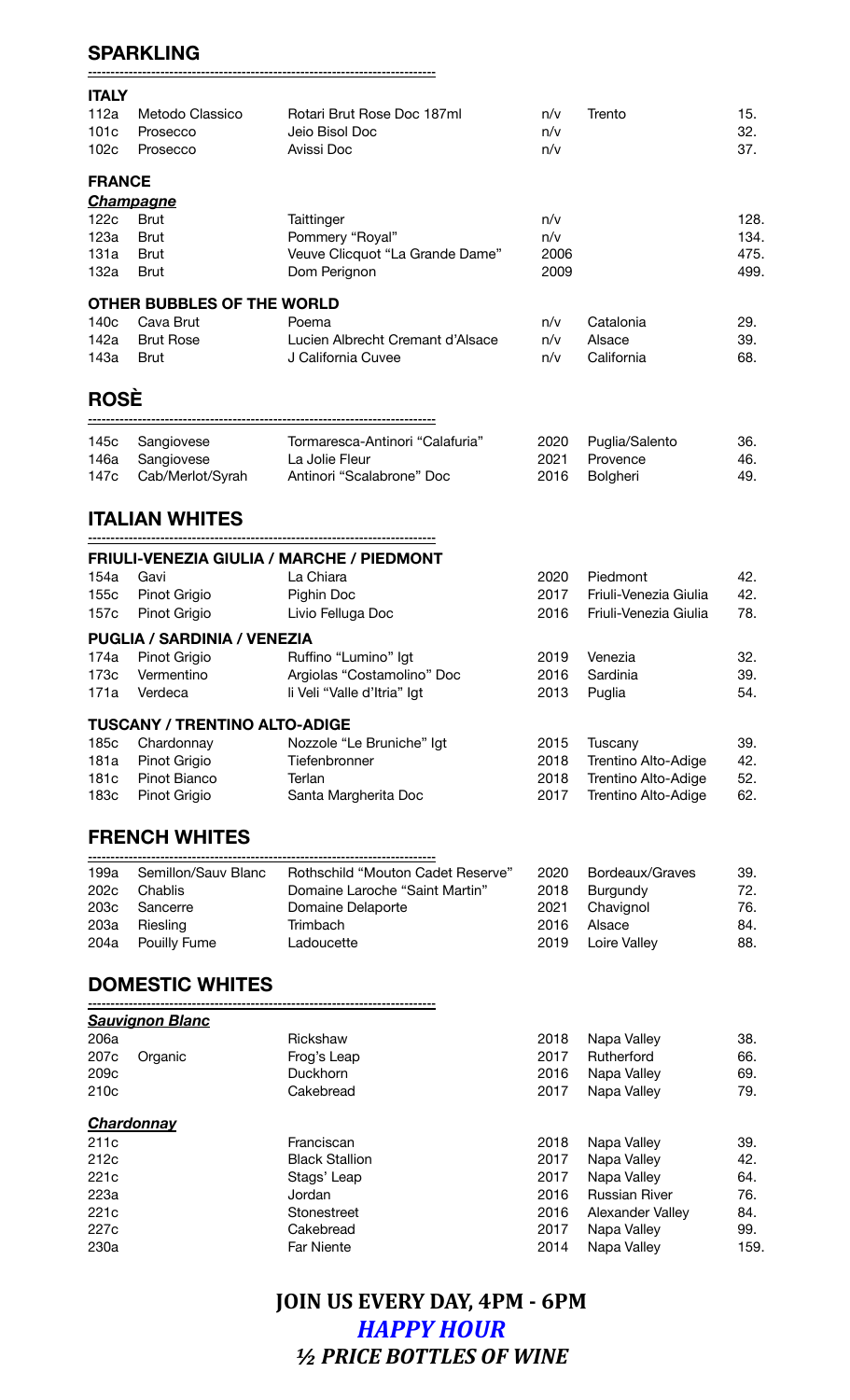## **ITALIAN REDS**

**-----------------------------------------------------------------------------**

|                        | <b>PIEDMONT</b>                               |                                     |              |            |             |
|------------------------|-----------------------------------------------|-------------------------------------|--------------|------------|-------------|
|                        | <b>Barolo, Docg</b>                           |                                     |              |            |             |
| 280c<br>282c           | Nebbiolo<br>Nebbiolo                          | Damilano<br>Michele Chiarlo         | 2015<br>2016 |            | 88.<br>134. |
| 284c                   | Nebbiolo                                      | Prunotto                            | 2016         |            | 138.        |
|                        |                                               |                                     |              |            |             |
|                        | <b>Other Piedmont</b>                         |                                     |              |            |             |
| 291c                   | <b>Barbera Superiore</b>                      | Michele Chiarlo "Le Orme" Docg      | 2018         | Asti       | 36.         |
| 295c                   | Barbera/Syrah                                 | Prunotto "Mompertone" Doc           | 2013         | Monferrato | 54.         |
| 298c                   | Nebbiolo/Cab/Merl                             | Gaja "Sito Moresco" Doc             | 2017         | Langhe     | 129.        |
| <b>TUSCANY</b>         |                                               |                                     |              |            |             |
|                        | <b>Chianti, Docq</b>                          |                                     |              |            |             |
| 300a                   | Superiore                                     | Castello del Trebbio                | 2019         |            | 36.         |
| 301c                   | Classico                                      | Castello D'Albola                   | 2019         |            | 39.         |
| 302c                   | Classico Riserva                              | Banfi                               | 2017         |            | 44.         |
| 303a                   | Classico                                      | Querceto                            | 2019         |            | 48.         |
| 303c                   | Classico                                      | Tenuta di Arceno                    | 2019         |            | 54.         |
| 306c                   | Classico Riserva                              | Tenuta di Nozzole                   | 2017         |            | 64.         |
| 307a                   | Classico Riserva                              | Ruffino Ducale D'Oro                | 2017         |            | 99.         |
| 308c                   | Classico Riserva                              | Antinori "Badia Passignano"         | 2016         |            | 129.        |
| <u>Rosso</u>           |                                               |                                     |              |            |             |
| 315c                   |                                               | Centine, Igt                        | 2019         |            | 32.         |
| 318c                   | Bolgheri                                      | Aska, Doc                           | 2017         |            | 68.         |
|                        | Rosso di Montalcino, Doc                      |                                     |              |            |             |
| 321c                   |                                               | Il Poggione                         | 2018         |            | 66.         |
| 323c                   |                                               | Altesino                            | 2019         |            | 68.         |
| 325c                   |                                               | San Giorgio                         | 2015         |            | 74.         |
|                        |                                               |                                     |              |            |             |
|                        | <b>Brunello di Montalcino, Docg</b>           |                                     |              |            |             |
| 327c                   |                                               | Altesino                            | 2016         |            | 149.        |
| 328a                   |                                               | Casanova di Neri                    | 2016         |            | 159.        |
| 335c                   |                                               | Banfi                               | 2016         |            | 169.        |
|                        | <b>Super Tuscan</b>                           |                                     |              |            |             |
| 340c                   | Sangiovese/Cab                                | ColleMassari                        | 2016         |            | 42.         |
| 342c                   | Sangiovese/Merlot                             | <b>Tolaini Al Passo</b>             | 2017         |            | 48.         |
| 349a                   | Sangiov/Cab/Merlot                            | Ruffino "Modus" Igt                 | 2017         |            | 49.         |
| 350c                   | Sangiov/Merlot/Cab                            | Tua Rita "Rosso dei Notri" Igt      | 2018         |            | 52.         |
| 352a                   | Cab/Merlot/Cab Franc/Sangiov                  | Tenuta Frescobaldi di Castiglioni   | 2018         |            | 56.         |
| 353c                   | Merlot/Cab Franc/Cab                          | Il Fauno di Arcanum Igt             | 2018         |            | 59.         |
| 354c                   | Cab/Merlot/Syrah/Sangiov                      | Banfi "Magna Cum Laude"             | 2016         |            | 79.         |
| 355a                   | <b>Cabernet Franc</b>                         | Casadei                             | 2017         |            | 109.        |
| 355c                   | Sangiov/Cab/Syrah                             | Castello Banfi "SummuS"             | 2016         |            | 139.        |
| 356a                   | Cab/P.Verdot/Cab FrancBrancaia "Ilatraia" Igt | 2017                                | Maremma      | 159.       |             |
| 394c                   | Sangiovese                                    | Mazzei "Mix 36" Igt                 | 2011         |            | 189.        |
| <b>VENETO</b>          |                                               |                                     |              |            |             |
|                        | <b>Valpolicella</b>                           |                                     |              |            |             |
| 402c                   |                                               | Zenato Alanera Rosso Igt            | 2018         |            | 49.         |
| 403a                   |                                               | Allegrini "Palazzo della Torre" Igt | 2016         |            | 59.         |
| <u>Amarone</u>         |                                               |                                     |              |            |             |
| 411a                   |                                               | <b>Tuffo Docg</b>                   | 2015         |            | 99.         |
| 413c                   |                                               | Zenato Doc                          | 2016         |            | 132.        |
| 414c                   |                                               | Masi "Costasera" Doc                | 2016         |            | 138.        |
| 416c                   |                                               | Tommasi Docg                        | 2016         |            | 142.        |
| 423s                   |                                               | Bertani "Classico Superiore" Doc    | 1962         |            | 3000.       |
|                        |                                               |                                     |              |            |             |
| <b>ABRUZZO</b><br>431a | Montepulciano                                 | Zaccagnini Riserva Doc              | 2019         |            | 42.         |
| 433c                   | Montepulciano                                 | Gudarra Doc                         | 2016         |            | 55.         |
|                        |                                               |                                     |              |            |             |
|                        | <b>EMILIA-ROMAGNA / PUGLIA / SARDINIA</b>     |                                     |              |            |             |
| 459c                   | Negroamaro                                    | Copertino Riserva Doc               | 2011         | Puglia     | 38.         |
| 462a                   | Cannonau                                      | Solinas                             | 2020         | Sardinia   | 42.         |
| 465c                   | Negroamaro                                    | Teresamanara Igt                    | 2016         | Puglia     | 48.         |

| <b>TRENTINO ALTO-ADIGE / UMBRIA</b> |             |                            |      |             |     |  |
|-------------------------------------|-------------|----------------------------|------|-------------|-----|--|
|                                     | 480a Merlot | Mezzacorona "Dolomiti" Igt | 2020 |             | 29. |  |
|                                     | 491c Merlot | Falesco "Tellus" lgt       |      | 2013 Umbria | 39. |  |